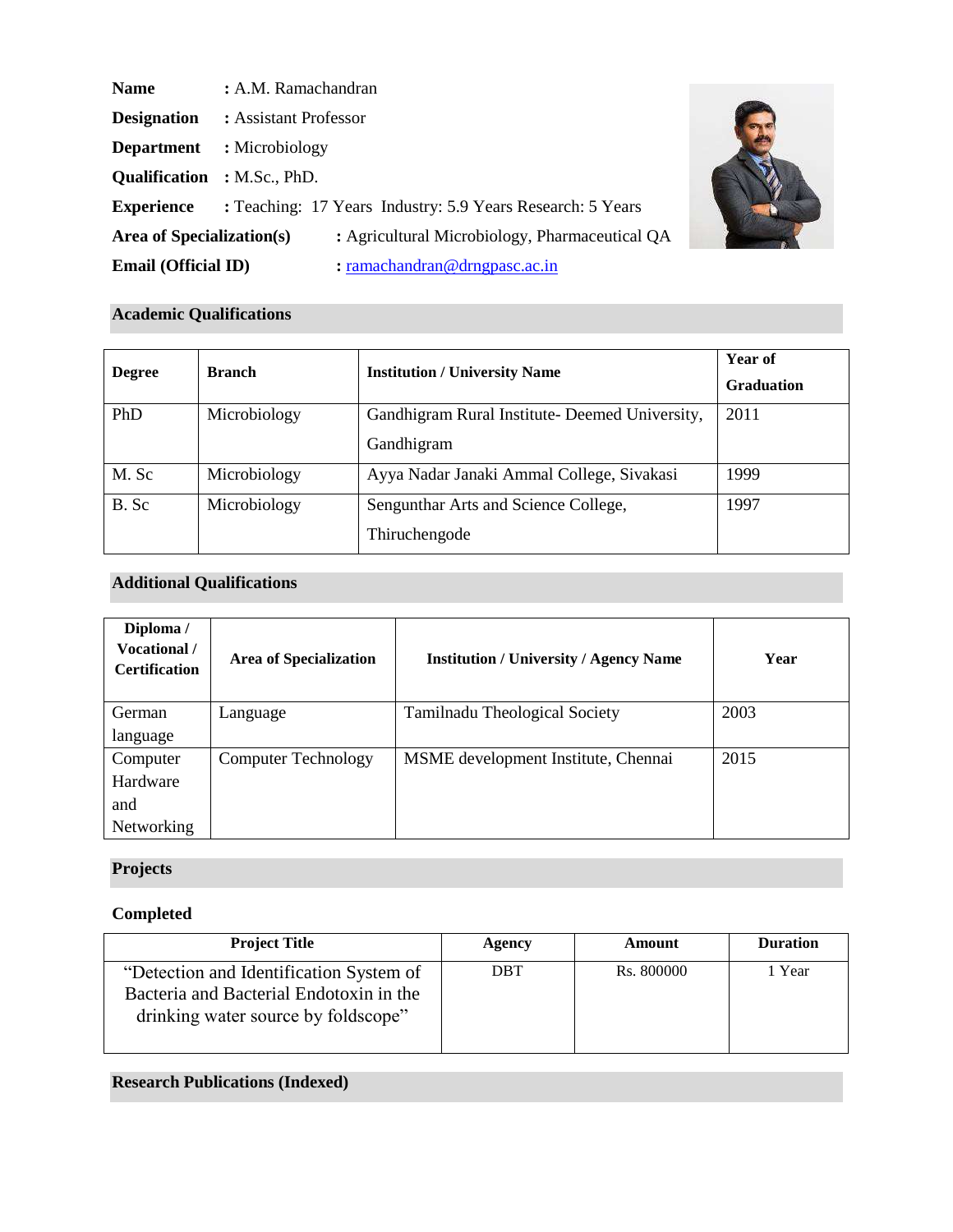# **International**

• Chellaraj Emmanueul E S, Ramachandran A M, David Ravindran A, Natesan M, Maruthamuthu S, **Effect of rare earth elements on dry matter partioning, nodule formation and chlorophyll content in** *Arachis hypogaea* **L. plants.,** Australian Journal of Crop Science, 4(9):670-675, 2010, ISSN 1835-2707, (Indexed in UGC).

# **National**

• Ramachandran A M, David Ravindran A, The **role of MHB on Mycorrhiza infected** *Arachis hypogaea* **L.,** Journal of Pure & Applied Microbiology, vol. 2(2):477-4, 2008, ISSN: 2581- 690X, (Indexed in UGC).

### **Other Publications: International / National Journals**

- A.M.Ramachandran**, Bacterial Isolates from Pharmaceutical Industry Environment and Water System**, Asian Journal of Applied Science and Technology Vol 1 (9), Pages 01-13, 2017, ISSN:2456-883X, (Indexed in International Scientific Intex/ Google Scholar, Google, Academia, SSRN, Researchgate).
- Ramachandran AM and David Ravindran A, **Biocontrol of** *Aspergillus* **root rot by tripartite symbiosis in groundnut.** Int. J. Adv. Res. Biol. Sci., Vol 4(9): 5-15, 2017, ISSN: 2348-8069, (Indexed in Google Scholar).
- Appanna Mohanram Ramachandran, Kiruthika Balasubramani, Nivetha Selvaraj and Piruthika Ravanan, **Dye Degrading Microbial Isolates from Textile Soil - A Monograph**, International Journal of Pharmacy and Biological Sciences, vol 9 (3): 599-604, 2019, ISSN 2321-3272, (UGC Approved, Index Copernicus, Journal index).
- Harsha Karunakaran, Ramachandran A. M., Saranya S. and Manju M, **Isolation Of** *Lactobacillus*  **From Non-Dairy Products and Assessment Of their probiotic Properties,** World Journal Of Pharmaceutical And Life Sciences, Vol. 6(8): 226-23, 2020, ISSN: 2454-2229, (Web of Science Group, Academic Research index, Indian Citation Index, Index Copernicus).
- Saranya S**.,** Ramachandran A. M., Manju M and Harsha Karunakaran, **An** *In Vitro s***tudy of**  *Ipomea Carnea* **and** *Piper Betel* **Leaf Extract Mixture on Anti diabetic and bacterial endotoxin neutralization,** World Journal Of Pharmaceutical And Life Sciences,vol 6(8): 257- 263, 2020, ISSN: 2454-2229, (Web of Science Group, Academic Research index, Indian Citation Index, Index Copernicus).
- Manju M., Ramachandran A.M., Saranya S and Harsha Karunakaran, **Seaweed Extract – A source for cosmetic formulation and antibacterial activity,** International Journal of Multidisciplinary Educational Research, Vol. 9(7):1-12, 2020, ISSN: 2277 – 7881, (SCIRUS, International Scientific Index, Scribd, ULRICHS WEB, Scope Med, Index scholar).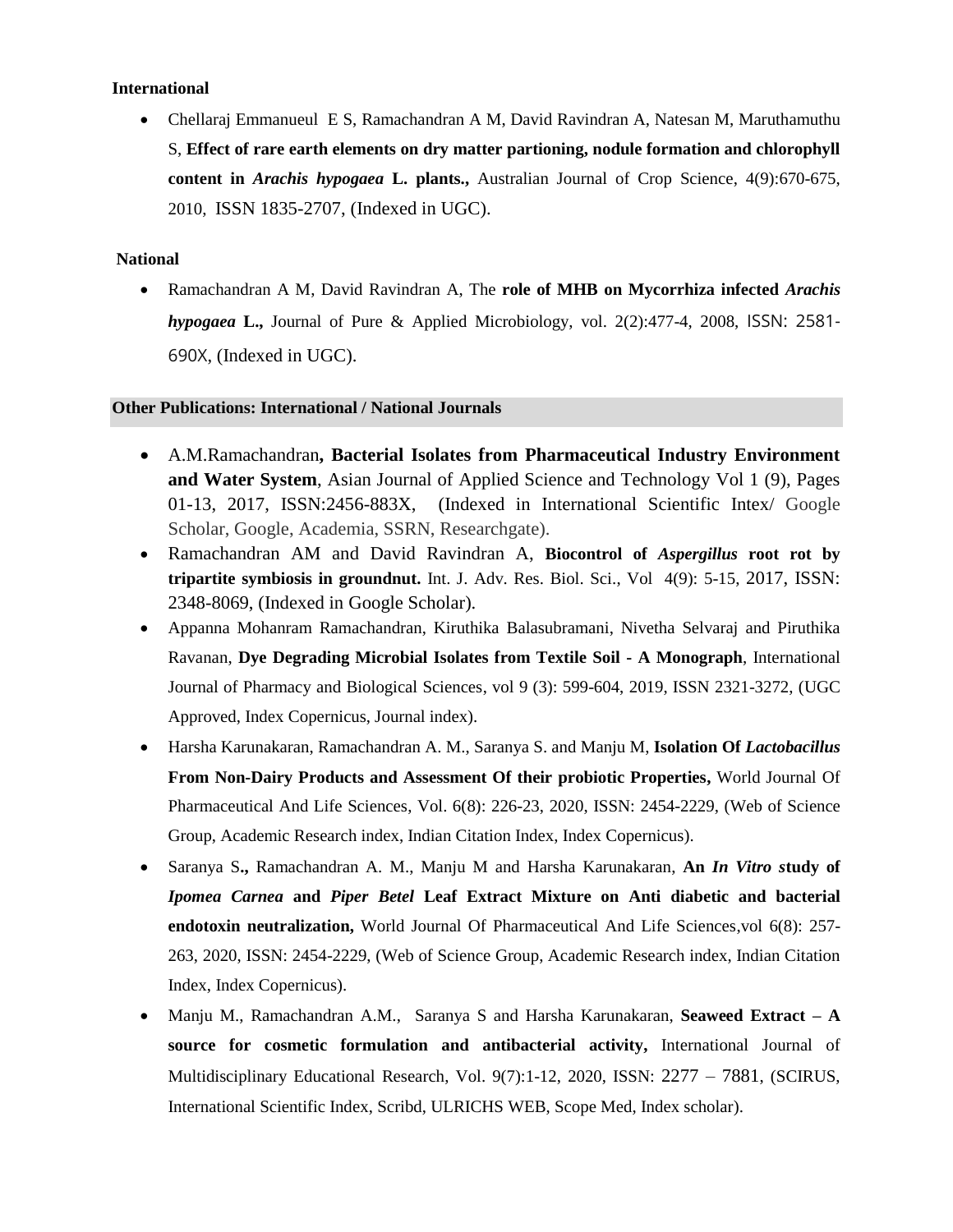- Nivethitha.M, Ramachandran A.M, **Green Synthesis Of Silver Nanoparticles Using**  *Zingiber Officinale* **Rhizome Extract And Its Application On Diabetic Foot Ulcer**, International Journal of Creative Research Thoughts, Vol 9(7): 584-591, 2021, ISSN: 2320-2882, UGC Approved Journal No: 49023 (18), (Indexing In Google Scholar, SSRN, Semantic Scholar Research Gate, Thomson Reuters).
- Priyadharshini.R, Renuga devi.S, Saranya.T, Ramachandran A.M, **Construction Of Simplified Microbial Consortium from Gold Ornaments and their sensitivity against Disinfectants**, International Journal of Creative Research Thoughts, Vol 9(8): 425-434, 2021, ISSN: 2320- 2882, UGC Approved Journal No: 49023 (18), (Indexing In Google Scholar, SSRN, Semantic Scholar Research Gate, Thomson Reuters).
- Renuga devi. S, Priyadharshini. R, Saranya. T, Ramachandran A.M, **Evaluation of Microbial Load on Combs in various places within the Tirupur District, Tamilnadu, and sensitivity pattern of Disinfectants,** International Journal of Creative Research Thoughts, Vol 9(8):774- 786, 2021, ISSN: 2320-2882, UGC Approved Journal No: 49023 (18), (Indexing In Google Scholar, SSRN, Semantic Scholar Research Gate, Thomson Reuters).
- Saranya. T, Renuga devi. S, Priyadharshini. R, Ramachandran A.M, **Antibacterial and Phytochemical analysis of** *Capsicum Annum* **(Chili Pepper Bss-859 F1 Hybrid) against foodborne pathogens,** International Journal of Creative Research Thoughts, Vol 9(8): 816-822, 2021, ISSN: 2320-2882, UGC Approved Journal No: 49023 (18), (Indexing In Google Scholar, SSRN, Semantic Scholar Research Gate, Thomson Reuters).
- Praveen K, Ramachandran A.M., Nivethitha M, **Synthesis of Silver Nanoparticles Using Leaf Extract of Tridax Procumbens and Analysis of its Activity against Skin Infection Causing Bacteria,** Strad Research, Vol 8 (9):353-359, 2021, ISSN: 0039-2049, (Indexing In UGC CARE GROUP II, Web of Science).
- Ramachandran A.M., Senthil Prabhu S., Devakumar J., Rengaramanujam J., Karthik Sundaram S., Mahenthiren R., Varsha T.K., **Hydrogel Formulation From** *Calotropis Gigantea* **Plant Extract Against Foot Ulcer Causing Bacteria In Diabetes,** Asian J Pharm Clin Res, Vol 14, Issue 11, 2021, 1-4, ISSN: 2455-3891, (Indexing In Google Scholar, Elsevier Products (EMBASE & EBSCO), Index Copernicus).

# **Consultancy**

| <b>Nature of Consultancy</b> | <b>Client</b>       | Amount | <b>Completion Status</b> |
|------------------------------|---------------------|--------|--------------------------|
| Antibacterial assay          | <b>CDF DRNGPASC</b> | 2000   | Completed                |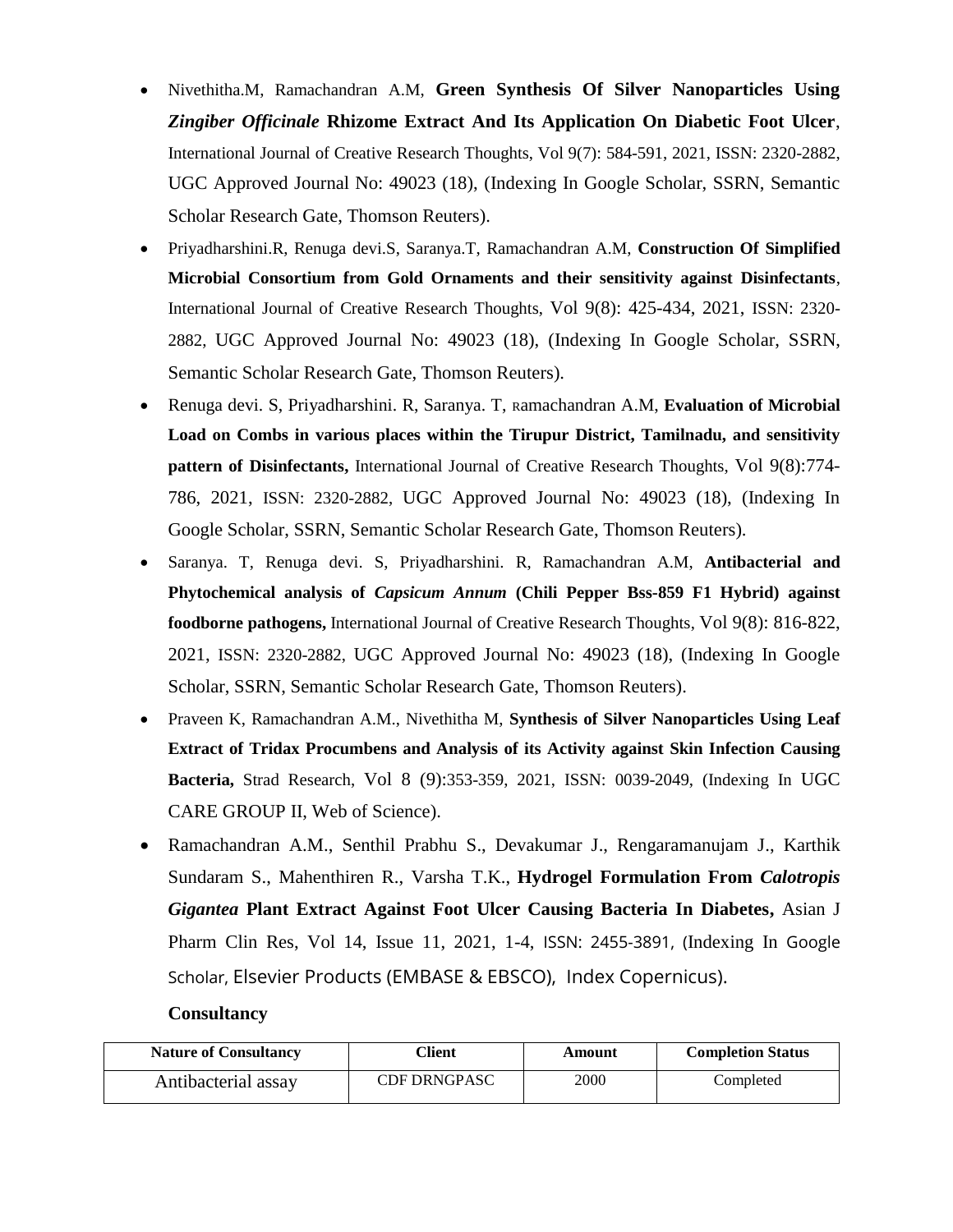#### **Presentations in Conference**

- **Efficacy of N<sup>2</sup> fixing bacteria and AMF in seedling mixed to colonize plants roots and control root diseases of** *Arachis hypogaea* **L.,** An international symposium on Microbial Biotechnology: Diversity, Genomics and Metagenomics, 49<sup>th</sup> Annual conference of Association of Microbiologist of India at Delhi University, New Delhi, 18 -Nov-2008 to 20-Nov-2008.
- **An approach to reduce starch content in sago effluent by biological agent and ozonnization**, National conference on Genomics and proteomics in bioprospecting-Role in Healthcare Development, Dept of Biotechnology, Dr. N.G.P. Arts and Science College, Coimbatore, 21- Dec-2016.

# **Participation in Conference**

### *International***:**

• Conference on Research and Development in Biosciences, Dept of biotechnology and microbiology, Kannur University, Thalassery Campus, Palayad, Kannur, 17-Jan-2019 to 19-Jan-2019.

#### *National***:**

- Conference on Transitional and Translational Scenarios in Biological Sciences (3 I's- *In vitro* to *In silico*) DBT and ICMR sponsored national level conference has been participated as organizer at Dr.N.G.P. Arts and Science College, 9-Sep-2016 and 10-Sep-2016.
- Conference on Recent Innovation in Nanomedicine & Drug Delivery, DDU Kaushal Kendra & Department of Applied Sciences, Mangaluru, 3-Sep-2018.

#### **Participation in Seminars**

- 1. Modern Biological Sciences, S.N.M.V. College, Coimbatore, 15-Feb-2006 & 16-Feb-2006.
- 2. Advances in Solid waste management, Dept. of biology, GRI, 22-Feb-2005 & 23-Feb-2005.
- 3. Biodegradation and Bioremediation, Dept. of biochemistry and biotechnology, Sourashtra College, Madurai, 17-Sep-2004 & 18-Sep-2004.
- 4. Rural Biotechnology for Sustainable Agriculture Development, Dept. Of Biology, GRI, 19-Feb-2004 & 20-Feb-2004.
- 5. Current Trend in Biotechnological Application, Thiyagarajar College, Madurai, 20- Jul-2006.

#### **Participation in Workshop**